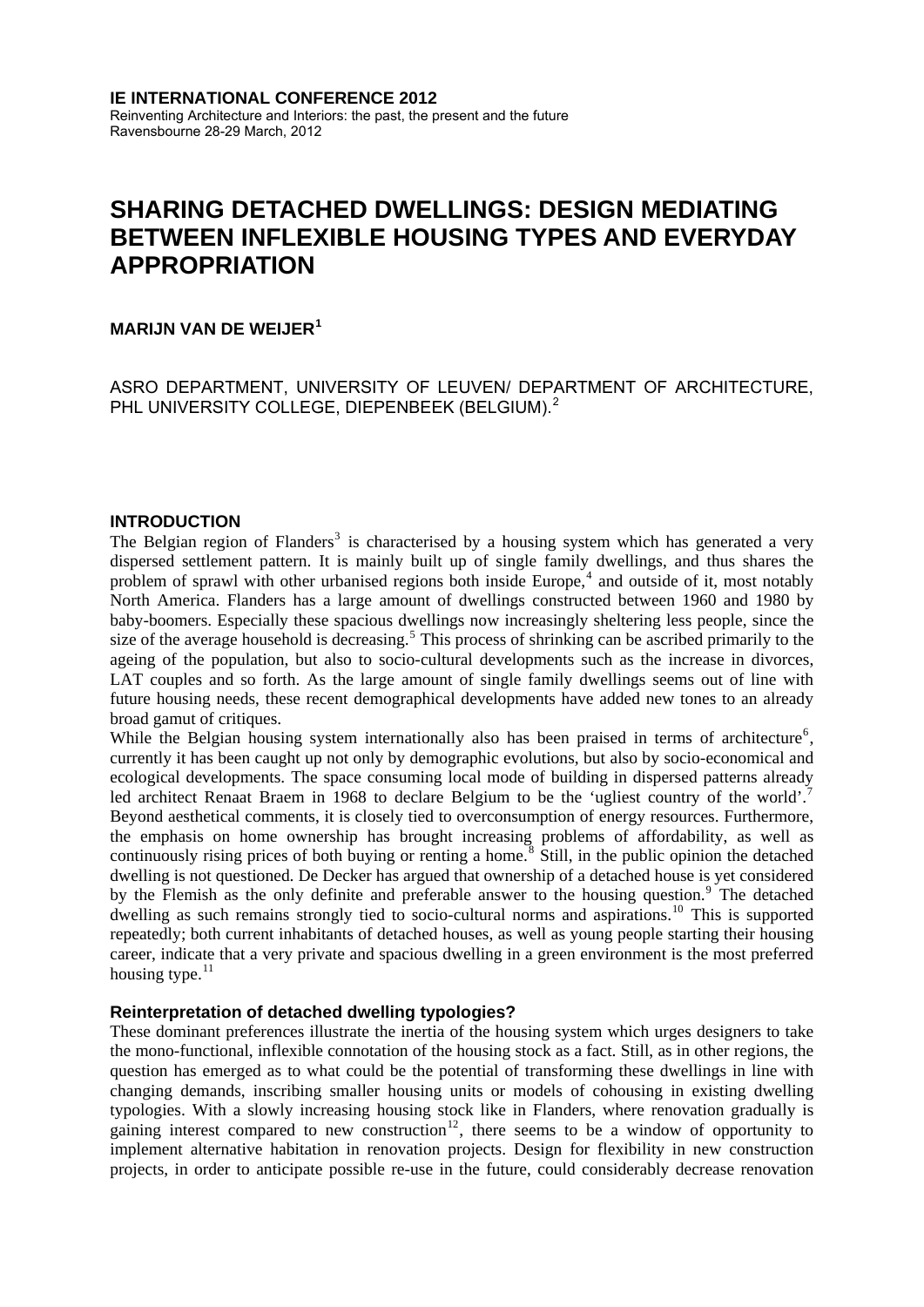costs.[13](#page-7-2) But looking for flexibility in existing detached dwellings poses somewhat of a challenge. Given the prototypical individuality and robustness of the single family dwelling, we have to ask the question whether transformative re-use is feasible, and if so, in what way could houses be altered? This paper positions this question on the interface of interior architecture and architecture. As such, the paper responds to encountered resistance to 'hard' dwelling transformations, implementing a permanent subdivision. This resistance shows the level of obduracy<sup>[14](#page-7-3)</sup> present in the built environment, and specifically in the detached dwelling, which remains to be the only final solution to the housing problem in the eyes of the Flemish dweller. Therefore, design strategies are compared to everyday user practice of sharing a home, illustrated by a number of case studies which emerge from field work research. The paper tentatively concludes by arguing for alternative, hybrid design strategies, which have the potential to lead to a different paradigm for dwelling transformation.

## **BETWEEN AMERICAN DREAMS AND FLEMISH PRACTICE**

In regions around the globe, where the sprawl of single family houses is an issue, we encounter architectural practice to address this development. These approaches are strongly linked to local context, and before discussing some relevant concepts, we need to elaborate on the character of the housing stock in Flanders. Here, the general preference for the detached single-family dwelling was strongly determined after the Second world War based on the Belgian individuality and "common sense<sup>". [15](#page-7-4)</sup> This preference was culturally and politically constructed, for example by legislative instruments like the 'De Taeye' act of 1948, which stimulated households to purchase or to build a single- family dwelling by themselves.<sup>[16](#page-7-5)</sup> The building industry thus developed on the basis of private initiative, rather than large-scale projects. The private plot became the canvas on which the individual builder could realise his dream house, and has done so in many variations. Characteristically, dwellings together group up to form cacophonic allotments and ribbon developments across the territory, with a minimal link to existing urbanised centres. $17$ 

These dream houses were generally not built with efficiency or flexibility in mind. Rather, they are connected to the provision of privacy and social status. These dwellings (figure 1) clearly resonate Till and Schneider's critique of types based on inflexible plans (small, single-purpose rooms) and inflexible technology (installations in floors and walls, cavity walls, trussed rafters).<sup>[18](#page-7-7)</sup> Transformation would usually require radical demolition and construction works. But can the transformations be executed in such a way, that a solid frame is devised, which allows for less radical construction works in the future?



*Figure 1: sections of typical Flemish dwellings* 

Flemish residential areas share their mono-functionality and type with the North American suburb, which makes them less attractive to elderly and other small households. Drawing this parallel with the situation in the United States<sup>[19](#page-7-8)</sup> allows for a reference to a discourse which emerged in North America in the 1980s, in which the mono-functionality of the prototypical suburb was debated. This led to the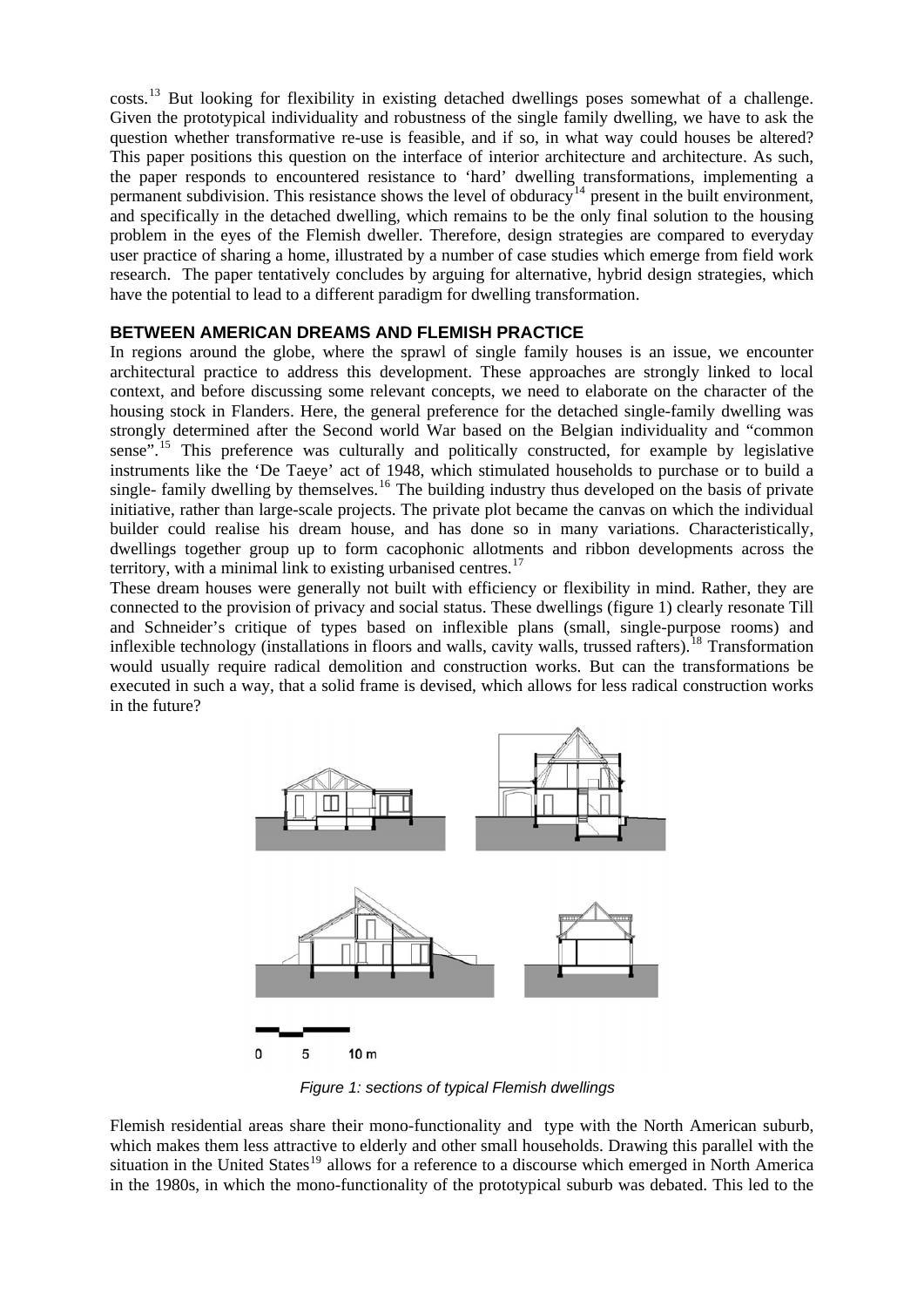formulation of scenarios which could diversify these neighbourhoods. Typical strategies addressed how the excessive amount of space in the detached dwellings as well as in plot layout could be put to more efficient use. This has taken form as a search for a more collective cohabitation model substituting the typical suburb<sup>[20](#page-7-9)</sup>, or alternatively a search for private benefits for home owners like extra income, more security and a shared maintenance of the building and plot.<sup>[21](#page-7-10)</sup> Typically, a dwelling would become a structure for two housing units, whereby both units are made accessible, are organised in useable rooms, and are provided with the necessary amenities to live in. Uninhabited space is put to better use for a secondary unit or annexe, while the original dwelling remains intact. More recently, Chapman and Howe have stated that when these 'accessory apartments' become a part of a neighbourhood, both young and old households are able to find better adapted housing.<sup>[22](#page-7-11)</sup> Also they argue that the low amount of transformations has a limited impact on the perception of inhabitants of the neighbourhood. If too many houses would be converted, this would entice protest. Hayden for example has registered reactions stating that the implementation of alternative housing typologies diminishes the 'American Dream' of owning a detached house in a residential neighbourhood. $^{23}$  $^{23}$  $^{23}$ 

These protests against subdivision of dwellings are reflected in the Flemish housing discourse with a striking resemblance. Although transformation of dwellings emerges in public debates as an answer to changing housing needs, it is often considered by house owners as incongruent with the housing model, inducing lack of privacy and a decrease of property value. Additionally, we can mention resistance from professionals like architects and real estate agents, who indicate that dwelling transformations providing accessory apartments often cater to temporary needs, for example to house a family member. These secondary units can be difficult to sell or rent to a non-family member after the related inhabitant leaves, nor can the dwelling easily be converted back to its original state. Difficult municipal regulations also top this strong resistance.

## **ALTERNATIVE WAYS TO INTERPRET TRADITIONAL DWELLING DESIGN**

Subdivision of dwellings is usually explained as a technocratic issue with measures of sound insulation and fire resistance<sup>[24](#page-7-13)</sup> appearing in checklists to determine a go or a no-go for the proposed design. On a neighbourhood scale, these implementations seem to confirm the sprawling housing model and rather than looking for rigorous solutions, appear to be last straws to argue in favour of a popular but unsustainable housing model.<sup>[25](#page-7-14)</sup> Most importantly, in the case of Flanders these propositions find little attachment to the reality of everyday life.<sup>[26](#page-7-15)</sup>

Therefore, this paper proposes a number of case studies where inhabitants of detached dwellings did find a way to share a home, but which almost go unnoticed as the adaptations necessary to do so are so modest. They do however point out natural and everyday '*interior architecture without architect'* which could inform a realistic design approach to adaptively reuse dwellings. The fieldwork from which the following cases studies were selected, comprised 40 interviews with inhabitants of detached dwellings<sup>[27](#page-7-16)</sup> complemented with an architectural analysis of the house. The specific cases discussed in this paper focus on the means to temporarily share a dwelling. These transformations changed obsolete space into added quarters allowing temporarily to *live apart together*.

## **Household decrease and resilience of the dwelling**

A common denominator of this type of transformations is the fact that the core typology of the dwelling is not altered. Rather, the approach of owners seems to be to rethink the functioning of their

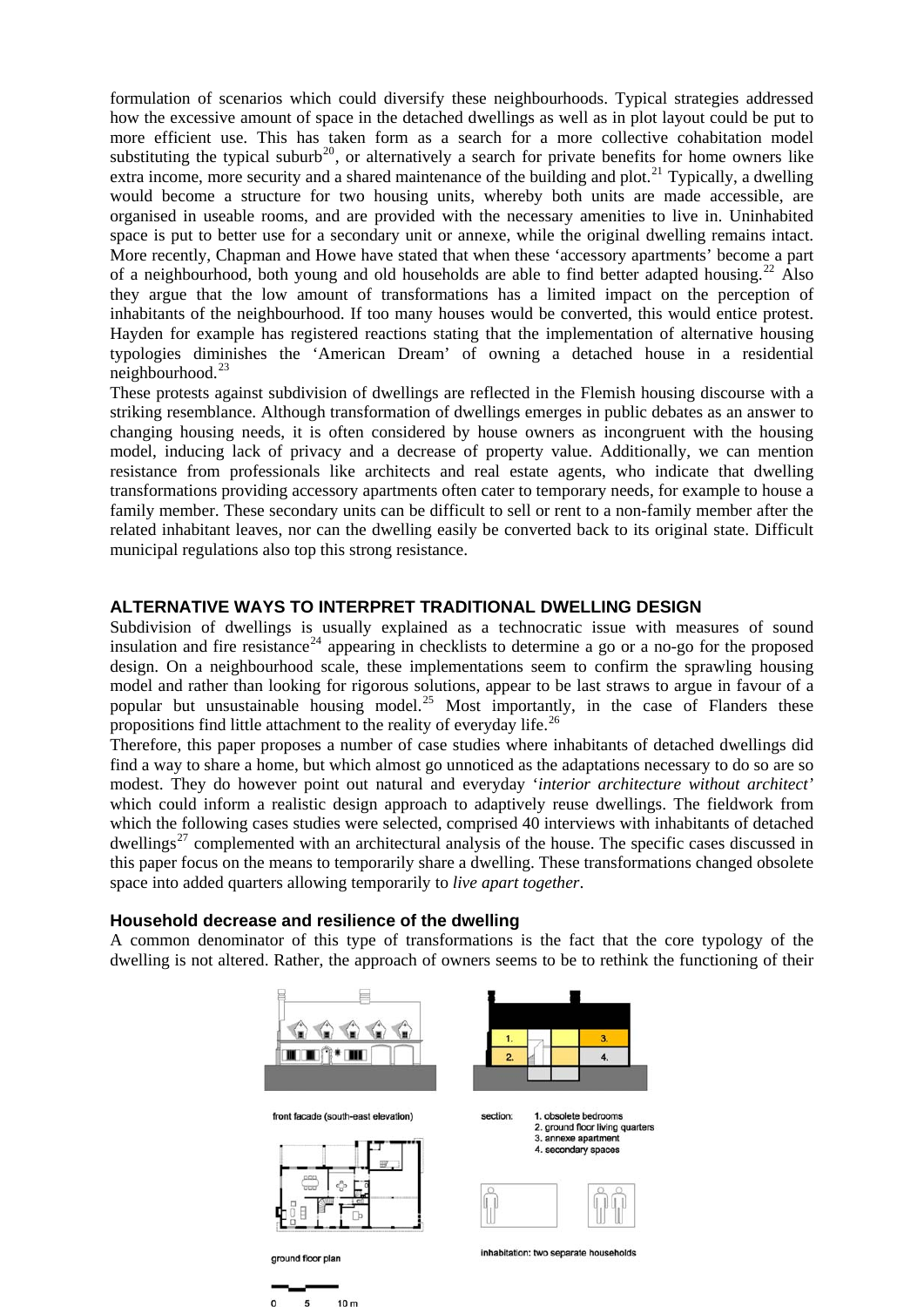house, and to put spaces which are considered to be obsolete, and detached enough of the basic dwelling typology, to better use. These 'in between' spaces are thus found by deducting the living quarters from the dwelling envelope, leaving attics and storage rooms.

Only one encountered case (figure 2) separates strictly between two households under one roof; An inhabitant of a rural-style villa has vacated an unused attic in order to build an apartment into it, which is rented to students. In order to do this, another entrance has been made in the back of the house, leading to a private staircase. As this attic was never a part of the living quarters of the house, the original layout of rooms remains untouched. The enclosure does not show traces of the transformation, the extra door being hidden in the backside, and windows already part of the original design.

In other cases, the transformation is specifically designed to provide room for adult children which have moved out, but tend to come back for longer periods to live in the parental home, for example because they have moved abroad and come over for a couple of months per year. Such cases show how underused parts of a dwelling, like attics but also previous bedrooms, are granted some added privacy by extending the rooms and adding a bathroom, while still being accessed via the original shared hallway. One specific case (figure 3) shows a situation where a part of the attic, previously a playing area, is transformed into a guestroom with bathroom and two adjacent quarters, equipped as office and gym, which are occasionally used by the household when no guest is attendant. These quarters are detached from the other private quarters on the ground floor, which are served by a separate hallway. Both this hallway and the staircase to the attic connect to a central, highly representative and carefully decorated entrance area.



*Figure 2: subdivided dwelling, two households under one roof* 

*Figure 3: inserting guest quarters without touching the original quarters*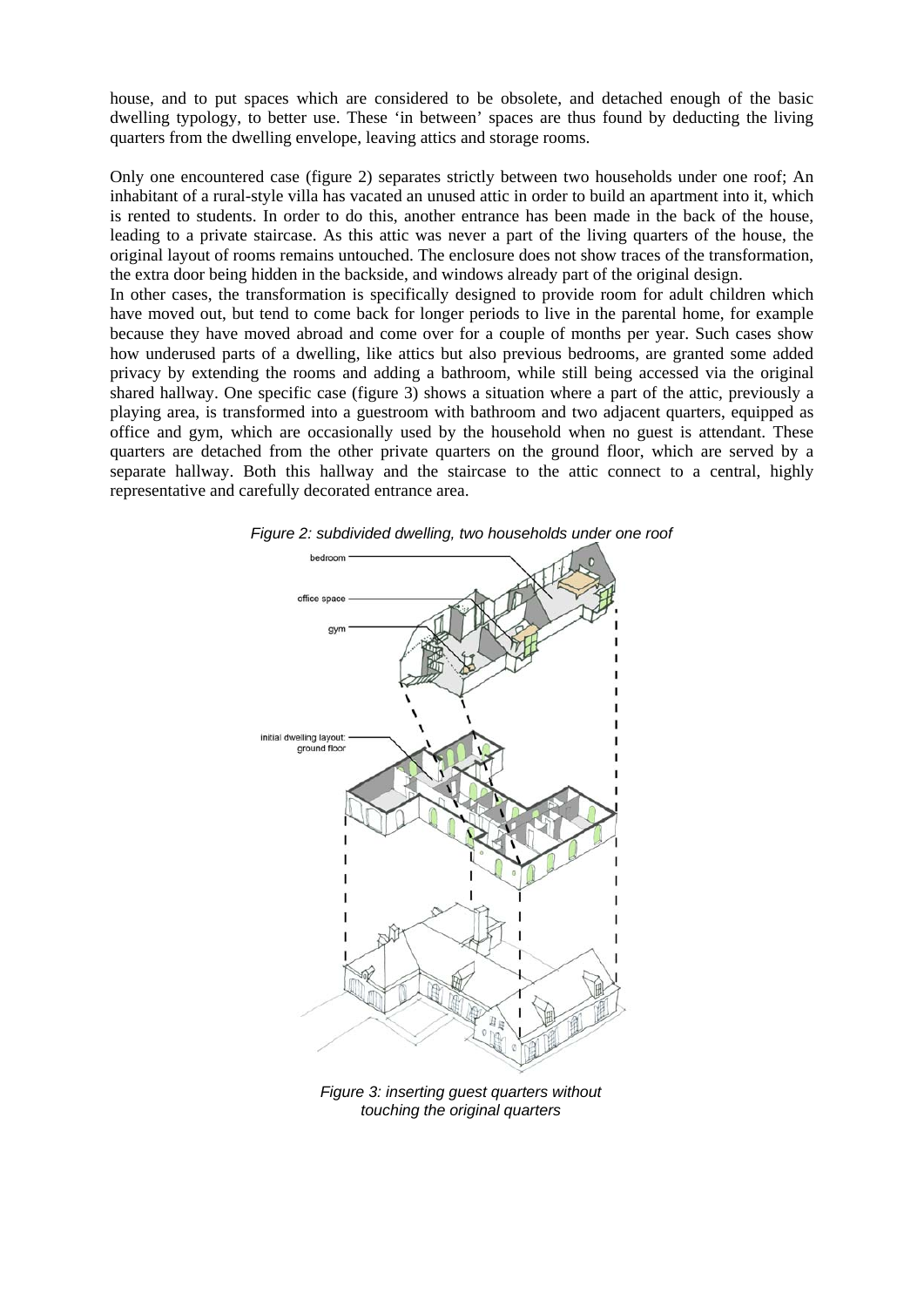The separation between guest room and private areas is more pronounced in the transformations executed for the last case (figure 4), where again the former playing room is transformed into a guest quarter with separate bathing facilities and a quarter which could be used as a living room, while at the same time, in the ground floor, the kitchen has been expanded with a lounge and dining area. Although the attic was already accessed via an exterior staircase, the owners decided to place another staircase in the house to connect the front door to the upper floor. In their opinion, this way the floor can be used by the inhabiting household and alternatively, if one of the children needs it, he or she could live there temporarily with a good level of privacy. The interior thus was inscribed into an unchanged structure and enclosure, and circulation leads through the quarters, both rooms being accessible from two sides, the access from outside directly leading into the newly built bedroom.



*Figure 4: an attic space becomes a studio* 

## **Everydayness and interior design**

As stated above, the cases explained here can be described as very modest interventions. As products of interior architecture, they cannot even be seen as very good or inspiring examples. What they do illustrate is a rising need for flexibility of the vernacular house, allowing to share a dwelling temporarily, which is commonly sought for within the limits of the dwelling. Here, interior design has a window of opportunity to mediate between the dweller and the built environment, as well as an opportunity to add to the cross-disciplinary discourse on the sustainability of the housing model. This assumption can be related to ongoing discussions on what the definition of interior architecture as a discipline is, and how it relates to architecture. In looking for the true *raison d'être* of interior architecture, Lucinda Kaukas Havenhand argues that interior design should cease to follow in the footsteps of architecture, and instead embrace its characteristic 'otherness'.[28](#page-7-17) This detachment, in the discussed projects, comes forth as a way to find alternative modes to use an archetypical dwelling, mediating between different demands for privacy. Temporality and polyvalence define these demands, and as such introduce 'the temporal as a composing force in the design of interiors'<sup>[29](#page-7-18)</sup>, as sharing a dwelling often only is considered as a passing situation, an ad hoc solution which is however beneficial to both parties and easily realised. This defines a role for interior architecture to reinterpret the built environment and to provide the user with a qualitative 'second skin' as Havenhand has termed it. $30$ 

and user. As the discussed case studies show how new interiors are inscribed in existing structures and This metaphor converges on the intermediate role interior architecture can perform between architect are used for temporary stays, architectural problems of attaching new spaces to the existing circulation space, or the limited free height under a gable roof, are not addressed. While typical dwellings show a seemingly generous amount of free space, which inhabitants aim to put to good use, typical designs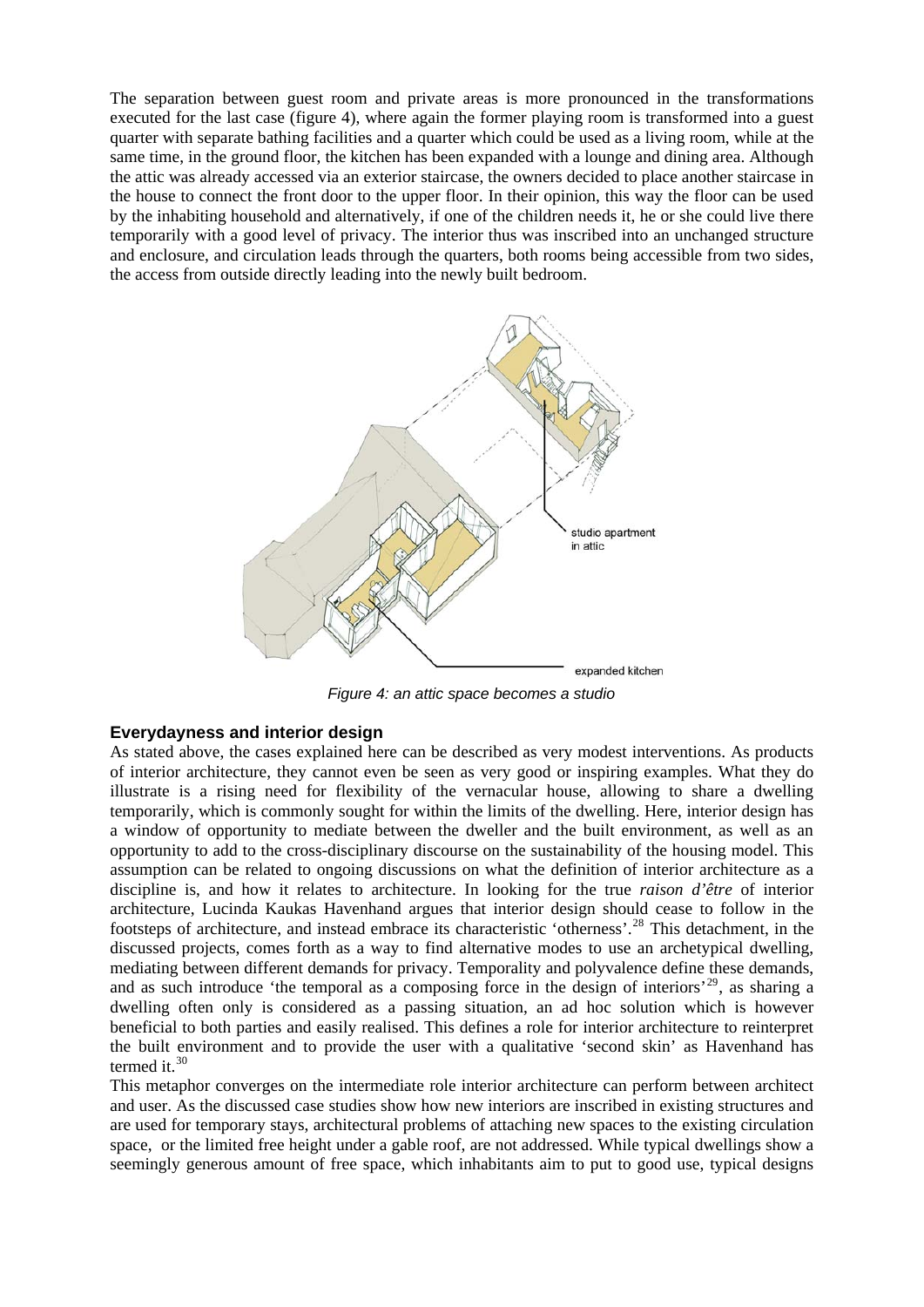generally lack the flexibility to do this in a simple manner. This becomes more clear if we hold these inflexible dwellings next to a design which was developed for flexibility.

To take a seminal example, Dutch architect Herman Hertzberger explains his design for the Diagoon Dwellings (1967-1970) in Delft, the Netherlands, as a basic 'skeleton' which evokes images, thus enticing the dweller to find a properly adapted infill.<sup>[31](#page-7-20)</sup> Each space in this split-level design is indefinite, and can be used for multiple functions. Hertzberger highlights concrete situations in which inhabitants have interpreted the peripheral elements of the skeleton to add an additional room, greenhouse or outdoor space. Because the design allows for simple additions or transformations to complement the skeletal structure as well as various usages for each quarter, this project facilitates user participation to occur in both design and occupation stage as the optimal form of flexibility.<sup>[32](#page-7-21)</sup>

This accords with a viewpoint referring to flexibility in terms of a structure which is distinctively determined, yet able to give space to various modes of usage.<sup>[33](#page-7-22)</sup> The designer has developed a robust product which can be adapted by the user without further interference of the designer. Both in terms of plan (since the dwellings consist of a number of equal, generic quarters, open to user interpretation) and in terms of technology (the enclosure allows for adaptations or additions) the dweller can develop his or her home according to emerging needs, without changing the typology or the architectural value of the original concept.

The reviewed Flemish cases expose that there is a similar need for flexibility, but lack this designed, in-built shared authorship between architect and user to facilitate it in a good way. Still, the discussed typologies are an everyday reality, with which inhabitants and designers have to deal. The user has limited possibilities to fall back on. Thus it is up to the interior designer to mediate between the building and the user, in search of a proper interpretation for this flexibility. It seems that there is new territory to discover, as temporary forms of inhabitation could also challenge the stuck idea of the unchangeable single family dwelling typology, if significant transformations in answer of demographic developments are to take shape. As such, flexibility in everyday practice manifests itself in the sense that other kinds of typologies can become partially inscribed in the existing volumes (a studio apartment as a part of the detached dwelling), based on in-built redundancy.

The explained interventions point out a vacuum for interior design to fill, mediating between the architect and the user, taking up a cross-disciplinary viewpoint. Interior design can thus function as a double-edged blade, as it could make inhabitants aware of fitting transformations to alter the dwelling, and additionally inform architecture and the building industry of best practices, which clarify the limitations of traditional dwelling design – seemingly generous but factually limited due to internal organisation and construction methods. Although flexibility has long been studied as an answer to contemporary demands, it still has not found its way to regular architectural practice, and therefore interior design can provide modest, but implementable approaches.

This can be illustrated by another encountered case, in which the inhabitants of a dwelling chose to neglect the opportunity to subdivide a dwelling which seems designed exactly for that goal – having two identical floors with the possibility to install a kitchen and a bathroom on both floors (figure 5). Rather, they project a smaller dwelling in their garden (figure 6). Even if changeability has found a way into detached dwelling design, it lacks appeal compared to construction from scratch. Instead of addressing this mismatch between the dwelling and the user with a new architectural project, the issue could alternatively be mediated by interior architecture, in order to clarify and communicate alternative possibilities to the user.



*Figure 5: a spacious dwelling type with in-built options to separate the two living floors*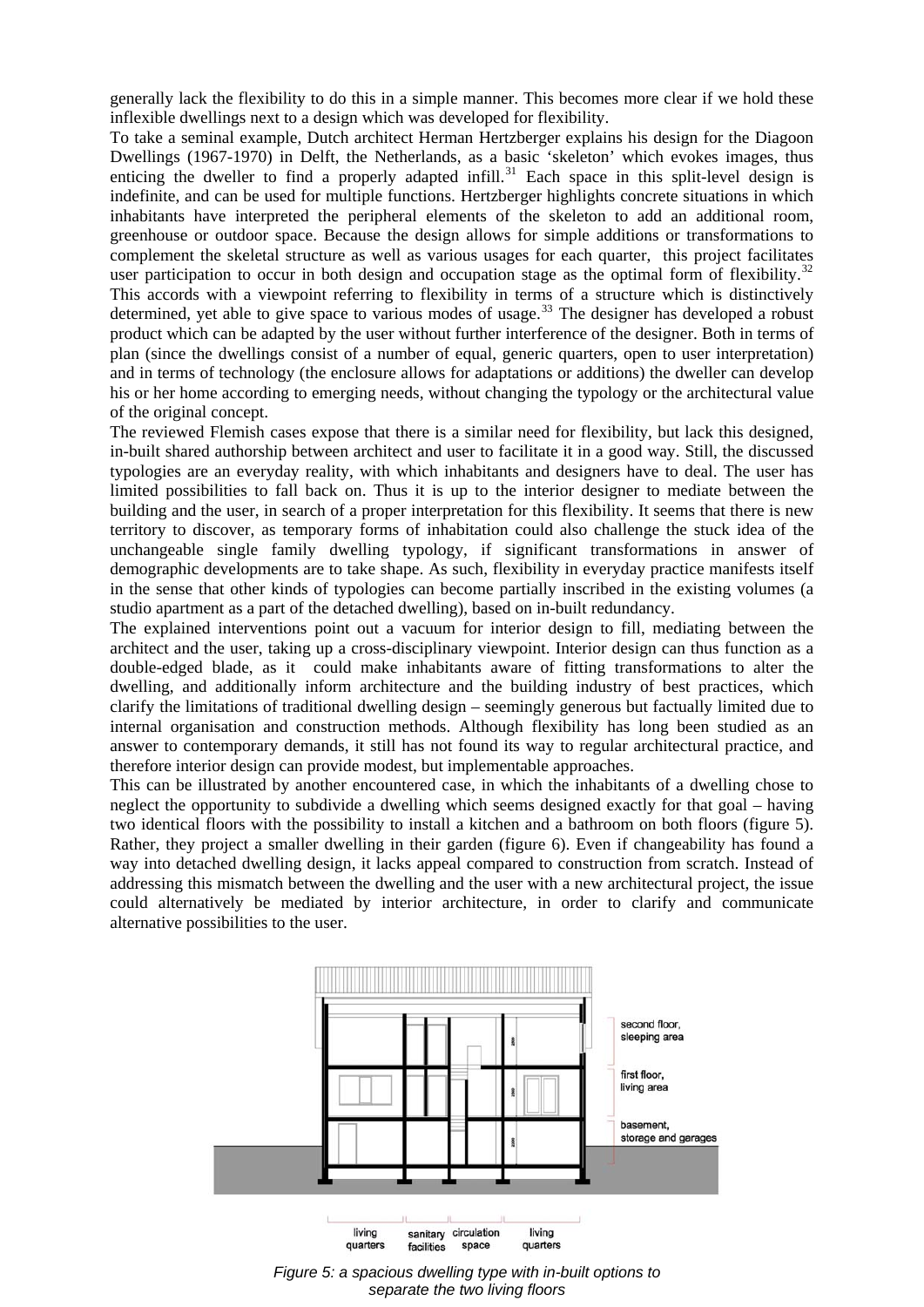

*Figure 6: constructing a bungalow versus re-using the dwelling* 

## **CONCLUSION**

1

This paper has started with the statement of an urgent problem for long term housing sustainability, which appears to be here to stay, as the housing stock remains inert in the eyes of inhabitants and housing professionals. The obduracy of the housing model generates resistance towards architectural transformations to be implemented. Transformations on the level of architecture or urbanism require lengthy processes, and encounter ample resistance from different angles. In this complex, interdisciplinary discourse, interior architecture can take on a role to facilitate simple measures in dealing with dwelling adaptation. In doing so, it can benefit from its quality to propose interpretative, temporary and mediating design interventions. As such, the field has a proper role to play in a broad discourse, and can transgress its disciplinary boundaries to address issues which extend beyond spatial design, relating this to societal questions at stake across other academic and professional fields. While these simple measures may not offer final answers to long-lasting housing issues, they do inform us how an accepted practice can provide useful instruments to implement change. This notion has led to the formulation of a 'research by design' project<sup>[34](#page-7-23)</sup> with master students in interior architecture at the PHL University College, which aims at a critical reflection of housing types, based on arguments emerging from a design process of implementing multiple temporary dwellings in one detached dwelling. Here, future designers are confronted with their responsibility to contribute with critical designs mediating between the built environment and the rapidly changing needs of users.

http://statbel.fgov.be/nl/statistieken/cijfers/bevolking, Accessed 10 November 2010.

<span id="page-6-0"></span><sup>[1]</sup> PhD candidate, University of Leuven and PHL University College, Diepenbeek. Supervisors: prof. Hilde Heynen, prof. Koenraad Van Cleempoel, dr. Michael Ryckewaert.

<span id="page-6-1"></span><sup>[2]</sup> This paper presents a part of the research project '*Large dwellings in Flanders. Development of architectural and users strategies in view of demographic trends and ecological constraints*', funded by FWO (Research Foundation Flanders). The project is organised at the University of Leuven in cooperation with UHasselt and PHL University College, and is led by prof. Hilde Heynen, dr. Michael Ryckewaert, prof. Koenraad Van Cleempoel and prof. Dominique Vanneste. Research assistants: Wouter Bervoets, Lieve Vanderstraeten and Marijn van de Weijer. All illustrations in this paper by the author.

<span id="page-6-2"></span><sup>[3]</sup> Flanders is the northern, Dutch speaking region of Belgium, excluding the Brussels capital region.

<span id="page-6-3"></span><sup>[4]</sup> The Italian urbanist Bernardo Secchi has stated that these dispersed conditions make up the daily living space of about 45% of the inhabitants of Europe, and architectural projects need to be inscribed in this situation. Secchi, B., Viganò, P. (2011) *Urban Design in Low Density Settlements*. Public lecture, KU leuven, 11 March 2011.

<span id="page-6-4"></span><sup>[5]</sup> Between 1990 and 2008 the number of households grew 15,4%, while the Belgian population only grew 7,2%. Consequently, the average household dropped from 2.49 persons to 2,31 persons. Source: Belgian Federal Government (2010) 'Statistics and Figures, Population (Bevolking)', *Statistics Belgium,* 

<span id="page-6-5"></span><sup>[6]</sup> Bekaert, G., and Strauven, F. (1971) *Bouwen in België 1945-1970* (Brussels: Nationale Confederatie van het Bouwbedrijf).

<span id="page-6-6"></span><sup>[7]</sup> Braem, R. (2010, 1968) *Het lelijkste land ter wereld (The ugliest country in the world)* (Brussels: ASP Editions).

<span id="page-6-7"></span><sup>[8]</sup> De Decker, P., Meulemans, B., and Geurts, V. (1997) 'Trouble in Paradise? On Increasing Housing Problems in Flanders' *Journal of Housing and the Built Environment*, 12/3: pp. 281–305.

<span id="page-6-8"></span><sup>[9]</sup> De Decker, P. (2011) 'Understanding housing sprawl: the case of Flanders, Belgium'. *Environment and Planning A*, 43/7: pp. 1634–54.

<span id="page-6-9"></span><sup>[10]</sup> Rapoport, A. (1969) *House Form and Culture* (Englewood Cliffs: Prentice-Hall, Inc.).